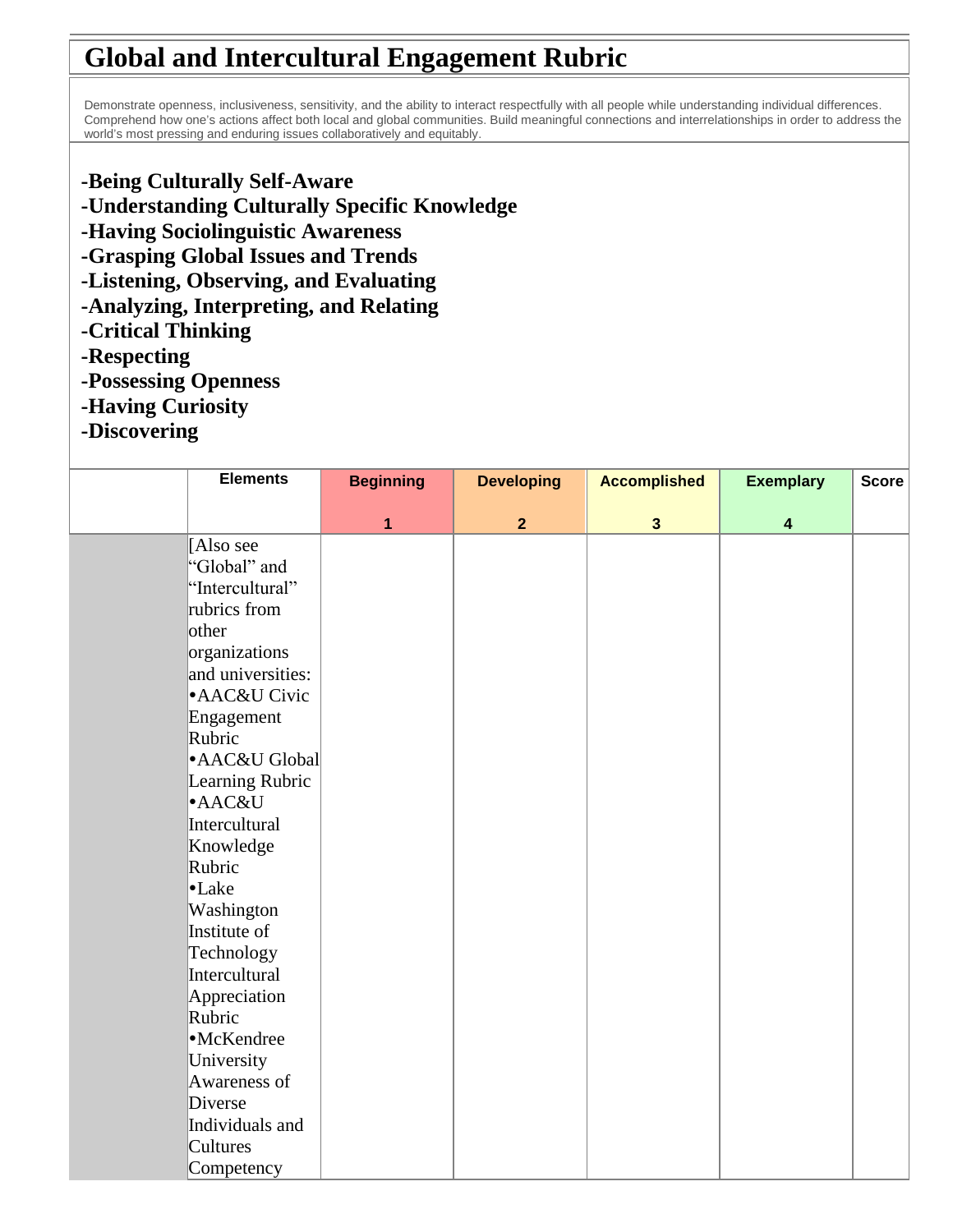|                                                      | •Rollins College<br>Community<br>Engagement<br>Rubric<br>•Rollins College<br>Intercultural<br>Knowledge<br>Rubric<br>•Texas A&M<br>Diversity Rubric<br>•Wagner College<br>Intercultural<br>Engagement<br>Rubric<br>•Weber State<br>University<br>Cultural<br>Competency<br>Rubric<br>· Winona State<br>University<br>Cultural Literacy<br>Rubric<br>• Winona State<br>University<br>Global<br>Awareness<br>Rubric |                                                                                                                                                                                                                                                     |                                                                                                                                                             |                                                                                                                                             |                                                                                                                                                                                                |  |
|------------------------------------------------------|-------------------------------------------------------------------------------------------------------------------------------------------------------------------------------------------------------------------------------------------------------------------------------------------------------------------------------------------------------------------------------------------------------------------|-----------------------------------------------------------------------------------------------------------------------------------------------------------------------------------------------------------------------------------------------------|-------------------------------------------------------------------------------------------------------------------------------------------------------------|---------------------------------------------------------------------------------------------------------------------------------------------|------------------------------------------------------------------------------------------------------------------------------------------------------------------------------------------------|--|
| Being<br><b>Culturally Self-</b><br>Aware            |                                                                                                                                                                                                                                                                                                                                                                                                                   | •Never<br>articulates how<br>one's own<br>culture has<br>shaped one's<br>identity and<br>world view                                                                                                                                                 | •Rarely<br>articulates how<br>one's own<br>culture has<br>shaped one's<br>identity and<br>world view                                                        | •Sometimes<br>articulates how<br>one's own<br>culture has<br>shaped one's<br>identity and<br>world view                                     | ·Almost always<br>articulates how<br>one's own<br>culture has<br>shaped one's<br>identity and<br>world view                                                                                    |  |
| Understanding<br>Culturally<br>Specific<br>Knowledge |                                                                                                                                                                                                                                                                                                                                                                                                                   | •Never analyzes<br>and explains<br>basic information basic information explains basic<br>about other<br>cultures (history, cultures (history, about other<br>values, politics,<br>economics,<br>communication<br>styles, beliefs,<br>and practices) | <b>•Rarely analyzes</b> •Sometimes<br>and explains<br>about other<br>values, politics,<br>economics,<br>communication<br>styles, beliefs,<br>and practices) | analyzes and<br>information<br>cultures (history,<br>values, politics,<br>economics,<br>communication<br>styles, beliefs,<br>and practices) | •Almost always<br>analyzes and<br>explains basic<br>information<br>about other<br>cultures (history,<br>values, politics,<br>economics,<br>communication<br>styles, beliefs,<br>and practices) |  |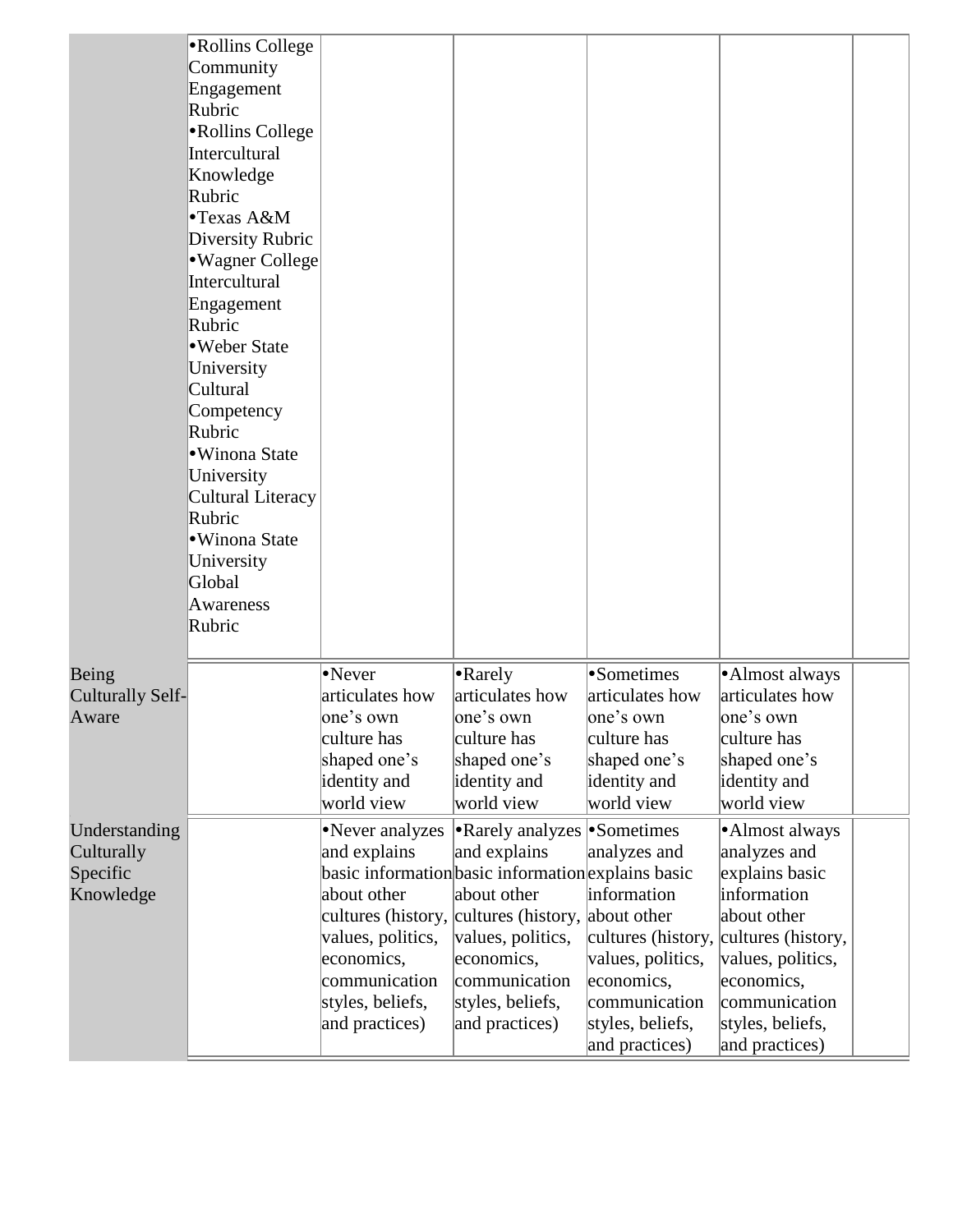| basic local<br>acquires basic<br>Sociolinguistic<br>basic local<br>acquires basic<br>local language<br>Awareness<br>language skills,<br>language skills,<br>local language<br>articulating<br>skills,<br>skills,<br>articulating<br>differences in<br>differences in<br>articulating<br>articulating<br>verbal/nonverbal verbal/nonverbal differences in<br>differences in<br>verbal/nonverbal<br>verbal/nonverbal<br>communication<br>communication<br>and adjusting<br>and adjusting<br>communication<br>communication<br>one's speech to<br>one's speech to<br>and adjusting<br>and adjusting<br>accommodate<br>accommodate<br>one's speech to<br>one's speech to<br>nationals from<br>nationals from<br>accommodate<br>accommodate<br>nationals from<br>nationals from<br>other cultures<br>other cultures<br>other cultures<br>other cultures<br>•Never explains<br>• Rarely explains • Sometimes<br>•Almost always<br>Grasping<br>the meaning and<br><b>Global Issues</b><br>the meaning and<br>explains the<br>explains the<br>implications of<br>implications of<br>and Trends<br>meaning and<br>meaning and<br>globalization and globalization and implications of<br>implications of<br>relates local<br>relates local<br>globalization and globalization and<br>relates local<br>relates local<br>issues to global<br>issues to global<br>issues to global<br>issues to global<br>forces<br>forces<br>forces<br>forces<br>•Never uses<br>•Sometimes uses   Almost always<br>Listening,<br>• Rarely uses<br>patience and<br>patience and<br>Observing, and<br>patience and<br>uses patience and<br>Evaluating<br>perseverance to<br>perseverance to<br>perseverance to<br>perseverance to<br>identify and<br>identify and<br>identify and<br>identify and<br>minimize<br>minimize<br>minimize<br>minimize<br>ethnocentrism<br>ethnocentrism<br>ethnocentrism<br>ethnocentrism<br>•Sometimes<br>•Never seeks out • Rarely seeks<br>•Almost always<br>cultural clues<br>out cultural clues seeks out cultural seeks out cultural<br>and meaning<br>and meaning<br>clues and<br>clues and<br>meaning<br>meaning<br>•Sometimes<br>•Never seeks out • Rarely seeks<br>•Almost always<br>Analyzing,<br>out linkages,<br>seeks out<br>seeks out<br>linkages,<br>Interpreting,<br>and Relating<br>linkages,<br>linkages,<br>causality, and<br>causality, and<br>relationships<br>causality, and<br>causality, and<br>relationships<br>relationships<br>relationships<br>using<br>using<br>comparative<br>comparative<br>using<br>using<br>techniques of<br>techniques of<br>comparative<br>comparative<br>analysis<br>techniques of<br>techniques of<br>analysis<br>analysis<br>analysis<br>•Sometimes<br>• Rarely views<br>Never views<br>·Almost always<br>Critical<br>and interprets the and interprets the views and<br>views and<br><b>Thinking</b><br>world from other world from other interprets the<br>interprets the<br>cultures' points<br>cultures' points<br>world from other world from other<br>of view<br>cultures' points<br>of view<br>cultures' points<br>of view<br>•Never identifies • Rarely<br>of view<br>one's own point identifies one's<br>•Sometimes<br>•Almost always<br>identifies one's<br>of view<br>identifies one's<br>own point of<br>view<br>own point of<br>own point of | Having | •Never acquires | • Rarely acquires • Sometimes |      | •Almost always |  |
|----------------------------------------------------------------------------------------------------------------------------------------------------------------------------------------------------------------------------------------------------------------------------------------------------------------------------------------------------------------------------------------------------------------------------------------------------------------------------------------------------------------------------------------------------------------------------------------------------------------------------------------------------------------------------------------------------------------------------------------------------------------------------------------------------------------------------------------------------------------------------------------------------------------------------------------------------------------------------------------------------------------------------------------------------------------------------------------------------------------------------------------------------------------------------------------------------------------------------------------------------------------------------------------------------------------------------------------------------------------------------------------------------------------------------------------------------------------------------------------------------------------------------------------------------------------------------------------------------------------------------------------------------------------------------------------------------------------------------------------------------------------------------------------------------------------------------------------------------------------------------------------------------------------------------------------------------------------------------------------------------------------------------------------------------------------------------------------------------------------------------------------------------------------------------------------------------------------------------------------------------------------------------------------------------------------------------------------------------------------------------------------------------------------------------------------------------------------------------------------------------------------------------------------------------------------------------------------------------------------------------------------------------------------------------------------------------------------------------------------------------------------------------------------------------------------------------------------------------------------------------------------------------------------------------------------------------------------------------------------------------------------------------------------------------------------------------------------------------------------------------------------------------------------------------------------------------------------------------------------------------------------------------------------------------------------|--------|-----------------|-------------------------------|------|----------------|--|
|                                                                                                                                                                                                                                                                                                                                                                                                                                                                                                                                                                                                                                                                                                                                                                                                                                                                                                                                                                                                                                                                                                                                                                                                                                                                                                                                                                                                                                                                                                                                                                                                                                                                                                                                                                                                                                                                                                                                                                                                                                                                                                                                                                                                                                                                                                                                                                                                                                                                                                                                                                                                                                                                                                                                                                                                                                                                                                                                                                                                                                                                                                                                                                                                                                                                                                                |        |                 |                               |      |                |  |
|                                                                                                                                                                                                                                                                                                                                                                                                                                                                                                                                                                                                                                                                                                                                                                                                                                                                                                                                                                                                                                                                                                                                                                                                                                                                                                                                                                                                                                                                                                                                                                                                                                                                                                                                                                                                                                                                                                                                                                                                                                                                                                                                                                                                                                                                                                                                                                                                                                                                                                                                                                                                                                                                                                                                                                                                                                                                                                                                                                                                                                                                                                                                                                                                                                                                                                                |        |                 |                               |      |                |  |
|                                                                                                                                                                                                                                                                                                                                                                                                                                                                                                                                                                                                                                                                                                                                                                                                                                                                                                                                                                                                                                                                                                                                                                                                                                                                                                                                                                                                                                                                                                                                                                                                                                                                                                                                                                                                                                                                                                                                                                                                                                                                                                                                                                                                                                                                                                                                                                                                                                                                                                                                                                                                                                                                                                                                                                                                                                                                                                                                                                                                                                                                                                                                                                                                                                                                                                                |        |                 |                               |      |                |  |
|                                                                                                                                                                                                                                                                                                                                                                                                                                                                                                                                                                                                                                                                                                                                                                                                                                                                                                                                                                                                                                                                                                                                                                                                                                                                                                                                                                                                                                                                                                                                                                                                                                                                                                                                                                                                                                                                                                                                                                                                                                                                                                                                                                                                                                                                                                                                                                                                                                                                                                                                                                                                                                                                                                                                                                                                                                                                                                                                                                                                                                                                                                                                                                                                                                                                                                                |        |                 |                               |      |                |  |
|                                                                                                                                                                                                                                                                                                                                                                                                                                                                                                                                                                                                                                                                                                                                                                                                                                                                                                                                                                                                                                                                                                                                                                                                                                                                                                                                                                                                                                                                                                                                                                                                                                                                                                                                                                                                                                                                                                                                                                                                                                                                                                                                                                                                                                                                                                                                                                                                                                                                                                                                                                                                                                                                                                                                                                                                                                                                                                                                                                                                                                                                                                                                                                                                                                                                                                                |        |                 |                               |      |                |  |
|                                                                                                                                                                                                                                                                                                                                                                                                                                                                                                                                                                                                                                                                                                                                                                                                                                                                                                                                                                                                                                                                                                                                                                                                                                                                                                                                                                                                                                                                                                                                                                                                                                                                                                                                                                                                                                                                                                                                                                                                                                                                                                                                                                                                                                                                                                                                                                                                                                                                                                                                                                                                                                                                                                                                                                                                                                                                                                                                                                                                                                                                                                                                                                                                                                                                                                                |        |                 |                               |      |                |  |
|                                                                                                                                                                                                                                                                                                                                                                                                                                                                                                                                                                                                                                                                                                                                                                                                                                                                                                                                                                                                                                                                                                                                                                                                                                                                                                                                                                                                                                                                                                                                                                                                                                                                                                                                                                                                                                                                                                                                                                                                                                                                                                                                                                                                                                                                                                                                                                                                                                                                                                                                                                                                                                                                                                                                                                                                                                                                                                                                                                                                                                                                                                                                                                                                                                                                                                                |        |                 |                               |      |                |  |
|                                                                                                                                                                                                                                                                                                                                                                                                                                                                                                                                                                                                                                                                                                                                                                                                                                                                                                                                                                                                                                                                                                                                                                                                                                                                                                                                                                                                                                                                                                                                                                                                                                                                                                                                                                                                                                                                                                                                                                                                                                                                                                                                                                                                                                                                                                                                                                                                                                                                                                                                                                                                                                                                                                                                                                                                                                                                                                                                                                                                                                                                                                                                                                                                                                                                                                                |        |                 |                               |      |                |  |
|                                                                                                                                                                                                                                                                                                                                                                                                                                                                                                                                                                                                                                                                                                                                                                                                                                                                                                                                                                                                                                                                                                                                                                                                                                                                                                                                                                                                                                                                                                                                                                                                                                                                                                                                                                                                                                                                                                                                                                                                                                                                                                                                                                                                                                                                                                                                                                                                                                                                                                                                                                                                                                                                                                                                                                                                                                                                                                                                                                                                                                                                                                                                                                                                                                                                                                                |        |                 |                               |      |                |  |
|                                                                                                                                                                                                                                                                                                                                                                                                                                                                                                                                                                                                                                                                                                                                                                                                                                                                                                                                                                                                                                                                                                                                                                                                                                                                                                                                                                                                                                                                                                                                                                                                                                                                                                                                                                                                                                                                                                                                                                                                                                                                                                                                                                                                                                                                                                                                                                                                                                                                                                                                                                                                                                                                                                                                                                                                                                                                                                                                                                                                                                                                                                                                                                                                                                                                                                                |        |                 |                               |      |                |  |
|                                                                                                                                                                                                                                                                                                                                                                                                                                                                                                                                                                                                                                                                                                                                                                                                                                                                                                                                                                                                                                                                                                                                                                                                                                                                                                                                                                                                                                                                                                                                                                                                                                                                                                                                                                                                                                                                                                                                                                                                                                                                                                                                                                                                                                                                                                                                                                                                                                                                                                                                                                                                                                                                                                                                                                                                                                                                                                                                                                                                                                                                                                                                                                                                                                                                                                                |        |                 |                               |      |                |  |
|                                                                                                                                                                                                                                                                                                                                                                                                                                                                                                                                                                                                                                                                                                                                                                                                                                                                                                                                                                                                                                                                                                                                                                                                                                                                                                                                                                                                                                                                                                                                                                                                                                                                                                                                                                                                                                                                                                                                                                                                                                                                                                                                                                                                                                                                                                                                                                                                                                                                                                                                                                                                                                                                                                                                                                                                                                                                                                                                                                                                                                                                                                                                                                                                                                                                                                                |        |                 |                               |      |                |  |
|                                                                                                                                                                                                                                                                                                                                                                                                                                                                                                                                                                                                                                                                                                                                                                                                                                                                                                                                                                                                                                                                                                                                                                                                                                                                                                                                                                                                                                                                                                                                                                                                                                                                                                                                                                                                                                                                                                                                                                                                                                                                                                                                                                                                                                                                                                                                                                                                                                                                                                                                                                                                                                                                                                                                                                                                                                                                                                                                                                                                                                                                                                                                                                                                                                                                                                                |        |                 |                               |      |                |  |
|                                                                                                                                                                                                                                                                                                                                                                                                                                                                                                                                                                                                                                                                                                                                                                                                                                                                                                                                                                                                                                                                                                                                                                                                                                                                                                                                                                                                                                                                                                                                                                                                                                                                                                                                                                                                                                                                                                                                                                                                                                                                                                                                                                                                                                                                                                                                                                                                                                                                                                                                                                                                                                                                                                                                                                                                                                                                                                                                                                                                                                                                                                                                                                                                                                                                                                                |        |                 |                               |      |                |  |
|                                                                                                                                                                                                                                                                                                                                                                                                                                                                                                                                                                                                                                                                                                                                                                                                                                                                                                                                                                                                                                                                                                                                                                                                                                                                                                                                                                                                                                                                                                                                                                                                                                                                                                                                                                                                                                                                                                                                                                                                                                                                                                                                                                                                                                                                                                                                                                                                                                                                                                                                                                                                                                                                                                                                                                                                                                                                                                                                                                                                                                                                                                                                                                                                                                                                                                                |        |                 |                               |      |                |  |
|                                                                                                                                                                                                                                                                                                                                                                                                                                                                                                                                                                                                                                                                                                                                                                                                                                                                                                                                                                                                                                                                                                                                                                                                                                                                                                                                                                                                                                                                                                                                                                                                                                                                                                                                                                                                                                                                                                                                                                                                                                                                                                                                                                                                                                                                                                                                                                                                                                                                                                                                                                                                                                                                                                                                                                                                                                                                                                                                                                                                                                                                                                                                                                                                                                                                                                                |        |                 |                               |      |                |  |
|                                                                                                                                                                                                                                                                                                                                                                                                                                                                                                                                                                                                                                                                                                                                                                                                                                                                                                                                                                                                                                                                                                                                                                                                                                                                                                                                                                                                                                                                                                                                                                                                                                                                                                                                                                                                                                                                                                                                                                                                                                                                                                                                                                                                                                                                                                                                                                                                                                                                                                                                                                                                                                                                                                                                                                                                                                                                                                                                                                                                                                                                                                                                                                                                                                                                                                                |        |                 |                               |      |                |  |
|                                                                                                                                                                                                                                                                                                                                                                                                                                                                                                                                                                                                                                                                                                                                                                                                                                                                                                                                                                                                                                                                                                                                                                                                                                                                                                                                                                                                                                                                                                                                                                                                                                                                                                                                                                                                                                                                                                                                                                                                                                                                                                                                                                                                                                                                                                                                                                                                                                                                                                                                                                                                                                                                                                                                                                                                                                                                                                                                                                                                                                                                                                                                                                                                                                                                                                                |        |                 |                               |      |                |  |
|                                                                                                                                                                                                                                                                                                                                                                                                                                                                                                                                                                                                                                                                                                                                                                                                                                                                                                                                                                                                                                                                                                                                                                                                                                                                                                                                                                                                                                                                                                                                                                                                                                                                                                                                                                                                                                                                                                                                                                                                                                                                                                                                                                                                                                                                                                                                                                                                                                                                                                                                                                                                                                                                                                                                                                                                                                                                                                                                                                                                                                                                                                                                                                                                                                                                                                                |        |                 |                               |      |                |  |
|                                                                                                                                                                                                                                                                                                                                                                                                                                                                                                                                                                                                                                                                                                                                                                                                                                                                                                                                                                                                                                                                                                                                                                                                                                                                                                                                                                                                                                                                                                                                                                                                                                                                                                                                                                                                                                                                                                                                                                                                                                                                                                                                                                                                                                                                                                                                                                                                                                                                                                                                                                                                                                                                                                                                                                                                                                                                                                                                                                                                                                                                                                                                                                                                                                                                                                                |        |                 |                               |      |                |  |
|                                                                                                                                                                                                                                                                                                                                                                                                                                                                                                                                                                                                                                                                                                                                                                                                                                                                                                                                                                                                                                                                                                                                                                                                                                                                                                                                                                                                                                                                                                                                                                                                                                                                                                                                                                                                                                                                                                                                                                                                                                                                                                                                                                                                                                                                                                                                                                                                                                                                                                                                                                                                                                                                                                                                                                                                                                                                                                                                                                                                                                                                                                                                                                                                                                                                                                                |        |                 |                               |      |                |  |
|                                                                                                                                                                                                                                                                                                                                                                                                                                                                                                                                                                                                                                                                                                                                                                                                                                                                                                                                                                                                                                                                                                                                                                                                                                                                                                                                                                                                                                                                                                                                                                                                                                                                                                                                                                                                                                                                                                                                                                                                                                                                                                                                                                                                                                                                                                                                                                                                                                                                                                                                                                                                                                                                                                                                                                                                                                                                                                                                                                                                                                                                                                                                                                                                                                                                                                                |        |                 |                               |      |                |  |
|                                                                                                                                                                                                                                                                                                                                                                                                                                                                                                                                                                                                                                                                                                                                                                                                                                                                                                                                                                                                                                                                                                                                                                                                                                                                                                                                                                                                                                                                                                                                                                                                                                                                                                                                                                                                                                                                                                                                                                                                                                                                                                                                                                                                                                                                                                                                                                                                                                                                                                                                                                                                                                                                                                                                                                                                                                                                                                                                                                                                                                                                                                                                                                                                                                                                                                                |        |                 |                               |      |                |  |
|                                                                                                                                                                                                                                                                                                                                                                                                                                                                                                                                                                                                                                                                                                                                                                                                                                                                                                                                                                                                                                                                                                                                                                                                                                                                                                                                                                                                                                                                                                                                                                                                                                                                                                                                                                                                                                                                                                                                                                                                                                                                                                                                                                                                                                                                                                                                                                                                                                                                                                                                                                                                                                                                                                                                                                                                                                                                                                                                                                                                                                                                                                                                                                                                                                                                                                                |        |                 |                               |      |                |  |
|                                                                                                                                                                                                                                                                                                                                                                                                                                                                                                                                                                                                                                                                                                                                                                                                                                                                                                                                                                                                                                                                                                                                                                                                                                                                                                                                                                                                                                                                                                                                                                                                                                                                                                                                                                                                                                                                                                                                                                                                                                                                                                                                                                                                                                                                                                                                                                                                                                                                                                                                                                                                                                                                                                                                                                                                                                                                                                                                                                                                                                                                                                                                                                                                                                                                                                                |        |                 |                               |      |                |  |
|                                                                                                                                                                                                                                                                                                                                                                                                                                                                                                                                                                                                                                                                                                                                                                                                                                                                                                                                                                                                                                                                                                                                                                                                                                                                                                                                                                                                                                                                                                                                                                                                                                                                                                                                                                                                                                                                                                                                                                                                                                                                                                                                                                                                                                                                                                                                                                                                                                                                                                                                                                                                                                                                                                                                                                                                                                                                                                                                                                                                                                                                                                                                                                                                                                                                                                                |        |                 |                               |      |                |  |
|                                                                                                                                                                                                                                                                                                                                                                                                                                                                                                                                                                                                                                                                                                                                                                                                                                                                                                                                                                                                                                                                                                                                                                                                                                                                                                                                                                                                                                                                                                                                                                                                                                                                                                                                                                                                                                                                                                                                                                                                                                                                                                                                                                                                                                                                                                                                                                                                                                                                                                                                                                                                                                                                                                                                                                                                                                                                                                                                                                                                                                                                                                                                                                                                                                                                                                                |        |                 |                               |      |                |  |
|                                                                                                                                                                                                                                                                                                                                                                                                                                                                                                                                                                                                                                                                                                                                                                                                                                                                                                                                                                                                                                                                                                                                                                                                                                                                                                                                                                                                                                                                                                                                                                                                                                                                                                                                                                                                                                                                                                                                                                                                                                                                                                                                                                                                                                                                                                                                                                                                                                                                                                                                                                                                                                                                                                                                                                                                                                                                                                                                                                                                                                                                                                                                                                                                                                                                                                                |        |                 |                               |      |                |  |
|                                                                                                                                                                                                                                                                                                                                                                                                                                                                                                                                                                                                                                                                                                                                                                                                                                                                                                                                                                                                                                                                                                                                                                                                                                                                                                                                                                                                                                                                                                                                                                                                                                                                                                                                                                                                                                                                                                                                                                                                                                                                                                                                                                                                                                                                                                                                                                                                                                                                                                                                                                                                                                                                                                                                                                                                                                                                                                                                                                                                                                                                                                                                                                                                                                                                                                                |        |                 |                               |      |                |  |
|                                                                                                                                                                                                                                                                                                                                                                                                                                                                                                                                                                                                                                                                                                                                                                                                                                                                                                                                                                                                                                                                                                                                                                                                                                                                                                                                                                                                                                                                                                                                                                                                                                                                                                                                                                                                                                                                                                                                                                                                                                                                                                                                                                                                                                                                                                                                                                                                                                                                                                                                                                                                                                                                                                                                                                                                                                                                                                                                                                                                                                                                                                                                                                                                                                                                                                                |        |                 |                               |      |                |  |
|                                                                                                                                                                                                                                                                                                                                                                                                                                                                                                                                                                                                                                                                                                                                                                                                                                                                                                                                                                                                                                                                                                                                                                                                                                                                                                                                                                                                                                                                                                                                                                                                                                                                                                                                                                                                                                                                                                                                                                                                                                                                                                                                                                                                                                                                                                                                                                                                                                                                                                                                                                                                                                                                                                                                                                                                                                                                                                                                                                                                                                                                                                                                                                                                                                                                                                                |        |                 |                               |      |                |  |
|                                                                                                                                                                                                                                                                                                                                                                                                                                                                                                                                                                                                                                                                                                                                                                                                                                                                                                                                                                                                                                                                                                                                                                                                                                                                                                                                                                                                                                                                                                                                                                                                                                                                                                                                                                                                                                                                                                                                                                                                                                                                                                                                                                                                                                                                                                                                                                                                                                                                                                                                                                                                                                                                                                                                                                                                                                                                                                                                                                                                                                                                                                                                                                                                                                                                                                                |        |                 |                               |      |                |  |
|                                                                                                                                                                                                                                                                                                                                                                                                                                                                                                                                                                                                                                                                                                                                                                                                                                                                                                                                                                                                                                                                                                                                                                                                                                                                                                                                                                                                                                                                                                                                                                                                                                                                                                                                                                                                                                                                                                                                                                                                                                                                                                                                                                                                                                                                                                                                                                                                                                                                                                                                                                                                                                                                                                                                                                                                                                                                                                                                                                                                                                                                                                                                                                                                                                                                                                                |        |                 |                               |      |                |  |
|                                                                                                                                                                                                                                                                                                                                                                                                                                                                                                                                                                                                                                                                                                                                                                                                                                                                                                                                                                                                                                                                                                                                                                                                                                                                                                                                                                                                                                                                                                                                                                                                                                                                                                                                                                                                                                                                                                                                                                                                                                                                                                                                                                                                                                                                                                                                                                                                                                                                                                                                                                                                                                                                                                                                                                                                                                                                                                                                                                                                                                                                                                                                                                                                                                                                                                                |        |                 |                               |      |                |  |
|                                                                                                                                                                                                                                                                                                                                                                                                                                                                                                                                                                                                                                                                                                                                                                                                                                                                                                                                                                                                                                                                                                                                                                                                                                                                                                                                                                                                                                                                                                                                                                                                                                                                                                                                                                                                                                                                                                                                                                                                                                                                                                                                                                                                                                                                                                                                                                                                                                                                                                                                                                                                                                                                                                                                                                                                                                                                                                                                                                                                                                                                                                                                                                                                                                                                                                                |        |                 |                               |      |                |  |
|                                                                                                                                                                                                                                                                                                                                                                                                                                                                                                                                                                                                                                                                                                                                                                                                                                                                                                                                                                                                                                                                                                                                                                                                                                                                                                                                                                                                                                                                                                                                                                                                                                                                                                                                                                                                                                                                                                                                                                                                                                                                                                                                                                                                                                                                                                                                                                                                                                                                                                                                                                                                                                                                                                                                                                                                                                                                                                                                                                                                                                                                                                                                                                                                                                                                                                                |        |                 |                               |      |                |  |
|                                                                                                                                                                                                                                                                                                                                                                                                                                                                                                                                                                                                                                                                                                                                                                                                                                                                                                                                                                                                                                                                                                                                                                                                                                                                                                                                                                                                                                                                                                                                                                                                                                                                                                                                                                                                                                                                                                                                                                                                                                                                                                                                                                                                                                                                                                                                                                                                                                                                                                                                                                                                                                                                                                                                                                                                                                                                                                                                                                                                                                                                                                                                                                                                                                                                                                                |        |                 |                               |      |                |  |
|                                                                                                                                                                                                                                                                                                                                                                                                                                                                                                                                                                                                                                                                                                                                                                                                                                                                                                                                                                                                                                                                                                                                                                                                                                                                                                                                                                                                                                                                                                                                                                                                                                                                                                                                                                                                                                                                                                                                                                                                                                                                                                                                                                                                                                                                                                                                                                                                                                                                                                                                                                                                                                                                                                                                                                                                                                                                                                                                                                                                                                                                                                                                                                                                                                                                                                                |        |                 |                               |      |                |  |
|                                                                                                                                                                                                                                                                                                                                                                                                                                                                                                                                                                                                                                                                                                                                                                                                                                                                                                                                                                                                                                                                                                                                                                                                                                                                                                                                                                                                                                                                                                                                                                                                                                                                                                                                                                                                                                                                                                                                                                                                                                                                                                                                                                                                                                                                                                                                                                                                                                                                                                                                                                                                                                                                                                                                                                                                                                                                                                                                                                                                                                                                                                                                                                                                                                                                                                                |        |                 |                               |      |                |  |
|                                                                                                                                                                                                                                                                                                                                                                                                                                                                                                                                                                                                                                                                                                                                                                                                                                                                                                                                                                                                                                                                                                                                                                                                                                                                                                                                                                                                                                                                                                                                                                                                                                                                                                                                                                                                                                                                                                                                                                                                                                                                                                                                                                                                                                                                                                                                                                                                                                                                                                                                                                                                                                                                                                                                                                                                                                                                                                                                                                                                                                                                                                                                                                                                                                                                                                                |        |                 |                               |      |                |  |
|                                                                                                                                                                                                                                                                                                                                                                                                                                                                                                                                                                                                                                                                                                                                                                                                                                                                                                                                                                                                                                                                                                                                                                                                                                                                                                                                                                                                                                                                                                                                                                                                                                                                                                                                                                                                                                                                                                                                                                                                                                                                                                                                                                                                                                                                                                                                                                                                                                                                                                                                                                                                                                                                                                                                                                                                                                                                                                                                                                                                                                                                                                                                                                                                                                                                                                                |        |                 |                               |      |                |  |
|                                                                                                                                                                                                                                                                                                                                                                                                                                                                                                                                                                                                                                                                                                                                                                                                                                                                                                                                                                                                                                                                                                                                                                                                                                                                                                                                                                                                                                                                                                                                                                                                                                                                                                                                                                                                                                                                                                                                                                                                                                                                                                                                                                                                                                                                                                                                                                                                                                                                                                                                                                                                                                                                                                                                                                                                                                                                                                                                                                                                                                                                                                                                                                                                                                                                                                                |        |                 |                               |      |                |  |
|                                                                                                                                                                                                                                                                                                                                                                                                                                                                                                                                                                                                                                                                                                                                                                                                                                                                                                                                                                                                                                                                                                                                                                                                                                                                                                                                                                                                                                                                                                                                                                                                                                                                                                                                                                                                                                                                                                                                                                                                                                                                                                                                                                                                                                                                                                                                                                                                                                                                                                                                                                                                                                                                                                                                                                                                                                                                                                                                                                                                                                                                                                                                                                                                                                                                                                                |        |                 |                               |      |                |  |
|                                                                                                                                                                                                                                                                                                                                                                                                                                                                                                                                                                                                                                                                                                                                                                                                                                                                                                                                                                                                                                                                                                                                                                                                                                                                                                                                                                                                                                                                                                                                                                                                                                                                                                                                                                                                                                                                                                                                                                                                                                                                                                                                                                                                                                                                                                                                                                                                                                                                                                                                                                                                                                                                                                                                                                                                                                                                                                                                                                                                                                                                                                                                                                                                                                                                                                                |        |                 |                               |      |                |  |
|                                                                                                                                                                                                                                                                                                                                                                                                                                                                                                                                                                                                                                                                                                                                                                                                                                                                                                                                                                                                                                                                                                                                                                                                                                                                                                                                                                                                                                                                                                                                                                                                                                                                                                                                                                                                                                                                                                                                                                                                                                                                                                                                                                                                                                                                                                                                                                                                                                                                                                                                                                                                                                                                                                                                                                                                                                                                                                                                                                                                                                                                                                                                                                                                                                                                                                                |        |                 |                               |      |                |  |
|                                                                                                                                                                                                                                                                                                                                                                                                                                                                                                                                                                                                                                                                                                                                                                                                                                                                                                                                                                                                                                                                                                                                                                                                                                                                                                                                                                                                                                                                                                                                                                                                                                                                                                                                                                                                                                                                                                                                                                                                                                                                                                                                                                                                                                                                                                                                                                                                                                                                                                                                                                                                                                                                                                                                                                                                                                                                                                                                                                                                                                                                                                                                                                                                                                                                                                                |        |                 |                               |      |                |  |
|                                                                                                                                                                                                                                                                                                                                                                                                                                                                                                                                                                                                                                                                                                                                                                                                                                                                                                                                                                                                                                                                                                                                                                                                                                                                                                                                                                                                                                                                                                                                                                                                                                                                                                                                                                                                                                                                                                                                                                                                                                                                                                                                                                                                                                                                                                                                                                                                                                                                                                                                                                                                                                                                                                                                                                                                                                                                                                                                                                                                                                                                                                                                                                                                                                                                                                                |        |                 |                               |      |                |  |
|                                                                                                                                                                                                                                                                                                                                                                                                                                                                                                                                                                                                                                                                                                                                                                                                                                                                                                                                                                                                                                                                                                                                                                                                                                                                                                                                                                                                                                                                                                                                                                                                                                                                                                                                                                                                                                                                                                                                                                                                                                                                                                                                                                                                                                                                                                                                                                                                                                                                                                                                                                                                                                                                                                                                                                                                                                                                                                                                                                                                                                                                                                                                                                                                                                                                                                                |        |                 |                               |      |                |  |
|                                                                                                                                                                                                                                                                                                                                                                                                                                                                                                                                                                                                                                                                                                                                                                                                                                                                                                                                                                                                                                                                                                                                                                                                                                                                                                                                                                                                                                                                                                                                                                                                                                                                                                                                                                                                                                                                                                                                                                                                                                                                                                                                                                                                                                                                                                                                                                                                                                                                                                                                                                                                                                                                                                                                                                                                                                                                                                                                                                                                                                                                                                                                                                                                                                                                                                                |        |                 |                               | view | view           |  |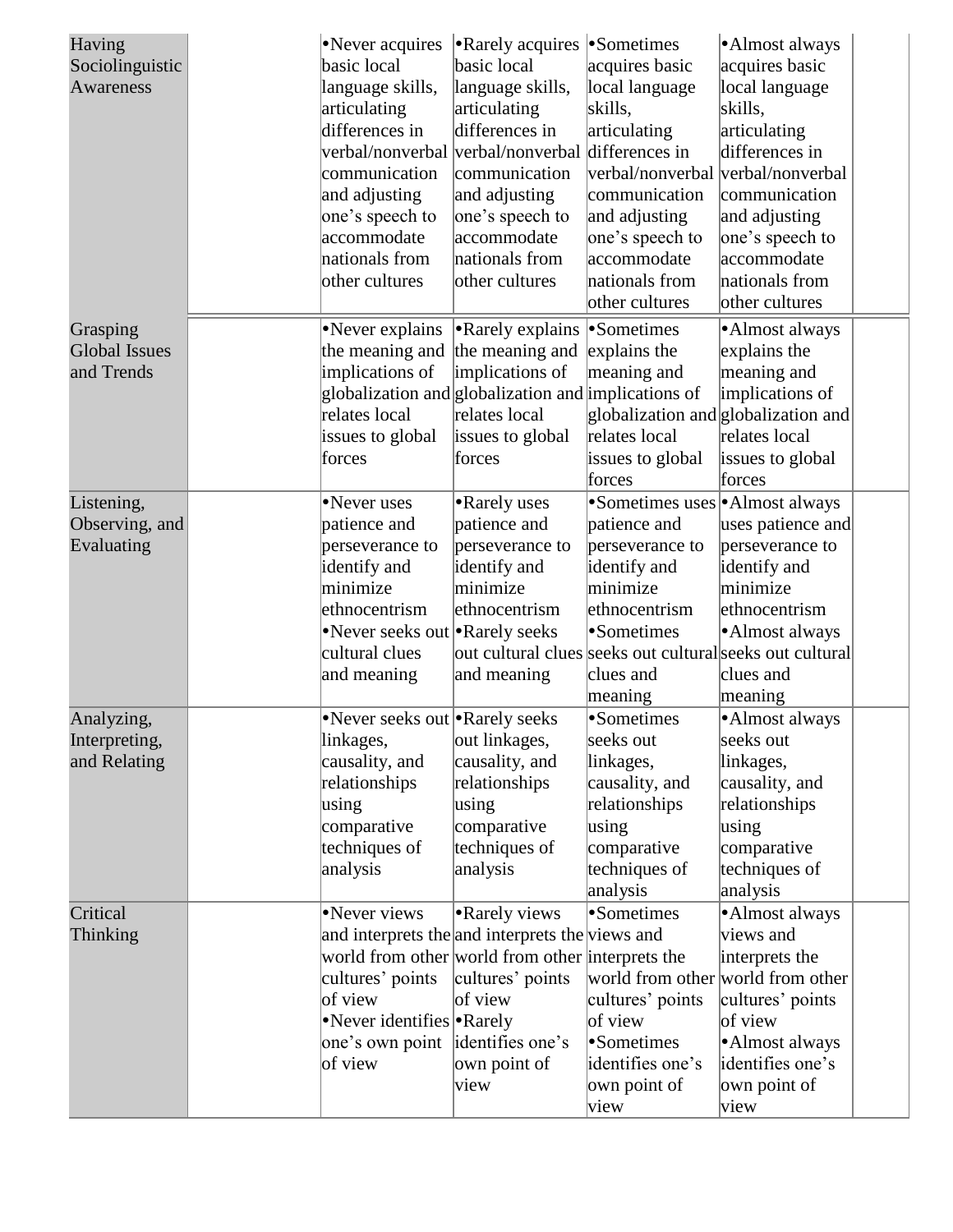| Respecting      |          |                    | •Never seeks out • Rarely seeks                         | •Sometimes       | •Almost always                        |  |
|-----------------|----------|--------------------|---------------------------------------------------------|------------------|---------------------------------------|--|
|                 |          | other cultures'    | out other                                               | seeks out other  | seeks out other                       |  |
|                 |          | attributes         | cultures'                                               | cultures'        | cultures'                             |  |
|                 |          | •Never values      | attributes                                              | attributes       | attributes                            |  |
|                 |          | cultural diversity | • Rarely values                                         | •Sometimes       | ·Almost always                        |  |
|                 |          | •Never thinks      | cultural diversity values cultural                      |                  | values cultural                       |  |
|                 |          | comparatively      | • Rarely thinks                                         | diversity        | diversity                             |  |
|                 |          | and without        | comparatively                                           | •Sometimes       | ·Almost always                        |  |
|                 |          | prejudice about    | and without                                             | thinks           | thinks                                |  |
|                 | cultural |                    | prejudice about                                         | comparatively    | comparatively                         |  |
|                 |          | differences        | cultural                                                | and without      | and without                           |  |
|                 |          |                    | differences                                             | prejudice about  | prejudice about                       |  |
|                 |          |                    |                                                         | cultural         | cultural                              |  |
|                 |          |                    |                                                         | differences      | differences                           |  |
| Possessing      |          |                    | •Never suspends  •Rarely suspends •Sometimes            |                  | •Almost always                        |  |
| <b>Openness</b> |          |                    | criticism of other criticism of other suspends          |                  | suspends                              |  |
|                 | cultures |                    | cultures                                                |                  | criticism of other criticism of other |  |
|                 |          |                    | •Never invests in •Rarely invests                       | cultures         | cultures                              |  |
|                 |          | collecting         | in collecting                                           | •Sometimes       | • Almost always                       |  |
|                 |          | "evidence" of      | "evidence" of                                           | invests in       | invests in                            |  |
|                 | cultural |                    | cultural                                                | collecting       | collecting                            |  |
|                 |          | difference         | difference                                              | "evidence" of    | "evidence" of                         |  |
|                 |          | $\bullet$ Is never | $\bullet$ Is rarely                                     | cultural         | cultural                              |  |
|                 |          | disposed to be     | disposed to be                                          | difference       | difference                            |  |
|                 |          | proven wrong       | proven wrong                                            | •Is sometimes    | $\bullet$ Is almost                   |  |
|                 |          |                    |                                                         | disposed to be   | always disposed                       |  |
|                 |          |                    |                                                         | proven wrong     | to be proven                          |  |
|                 |          |                    |                                                         |                  | wrong                                 |  |
| Having          |          |                    | •Never seeks out • Rarely seeks                         | •Sometimes       | ·Almost always                        |  |
| Curiosity       |          | intercultural      | out intercultural                                       | seeks out        | seeks out                             |  |
|                 |          | interactions       | interactions                                            | intercultural    | intercultural                         |  |
|                 |          | Never views        | • Rarely views                                          | interactions     | interactions                          |  |
|                 |          | difference as a    | difference as a                                         | •Sometimes       | •Almost always                        |  |
|                 |          | learning           | learning                                                | views difference | views difference                      |  |
|                 |          | opportunity        | opportunity                                             | as a learning    | as a learning                         |  |
|                 |          | •Is never aware    | • Is rarely aware                                       | opportunity      | opportunity                           |  |
|                 |          | of one's own       | of one's own                                            | •Is sometimes    | $\bullet$ Is almost                   |  |
|                 |          | ignorance          | ignorance                                               | aware of one's   | always aware of                       |  |
|                 |          |                    |                                                         | own ignorance    | one's own                             |  |
|                 |          |                    |                                                         |                  | ignorance                             |  |
| Discovering     |          | •Never tolerates   | • Rarely tolerates • Sometimes                          |                  | ·Almost always                        |  |
|                 |          | ambiguity and      | ambiguity and                                           | tolerates        | tolerates                             |  |
|                 |          | views it as a      | views it as a                                           | ambiguity and    | ambiguity and                         |  |
|                 | positive |                    | positive                                                | views it as a    | views it as a                         |  |
|                 |          | experience         | experience                                              | positive         | positive                              |  |
|                 |          |                    | • Is never willing $\cdot$ Is rarely willing experience |                  | experience                            |  |
|                 |          | to move beyond     | to move beyond                                          | • Is sometimes   | $\bullet$ Is almost                   |  |
|                 |          | one's comfort      | one's comfort                                           | willing to move  | always willing to                     |  |
|                 | zone     |                    | zone                                                    | beyond one's     | move beyond                           |  |
|                 |          |                    |                                                         | comfort zone     | one's comfort                         |  |
|                 |          |                    |                                                         |                  | zone                                  |  |